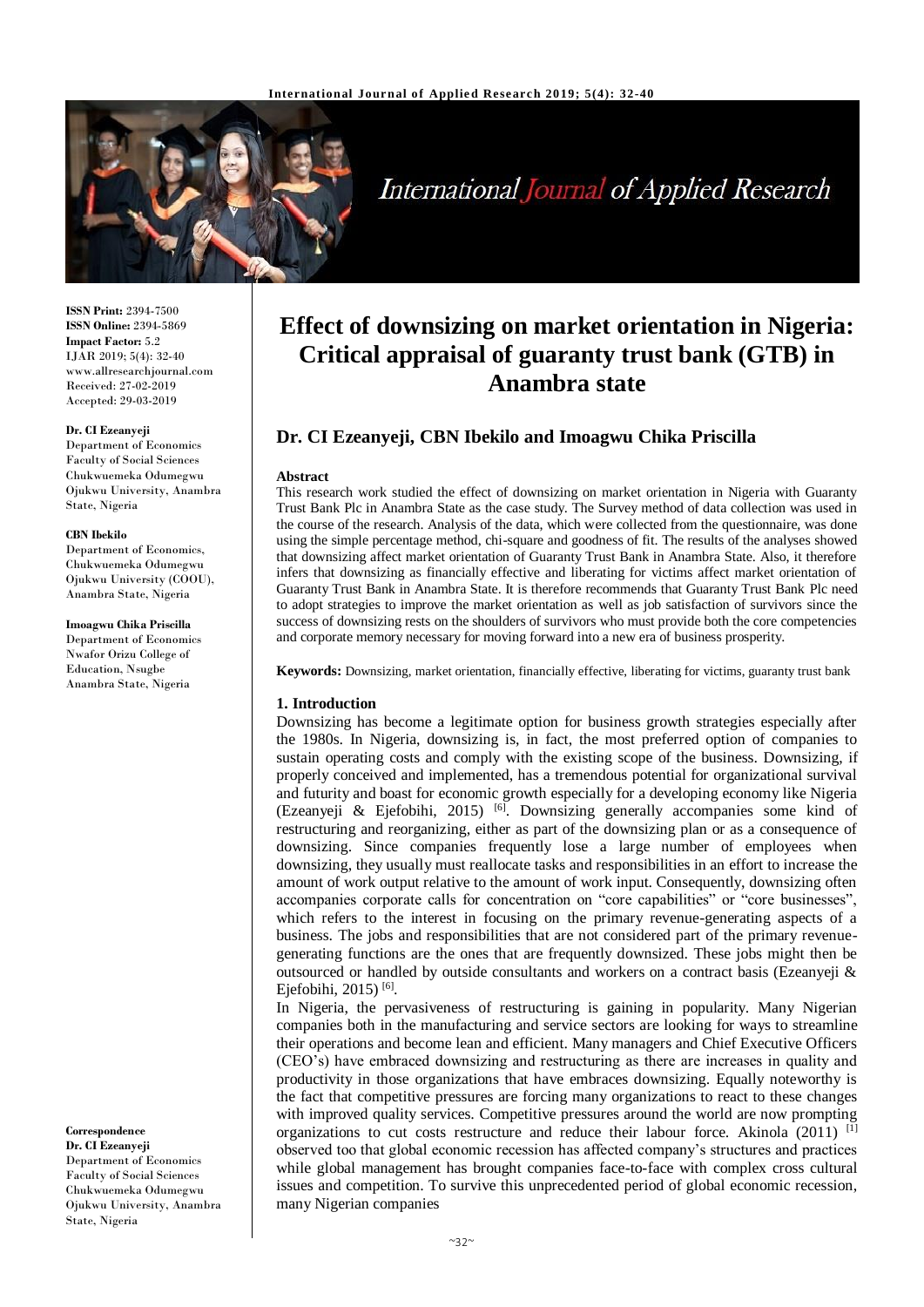Have embarked on corporate downsizing and restructuring to remain Relevance in today's competitive pressures. However, in today's highly competitive global market, top managers strive to improve their organizational effectiveness through execution of organizational strategies or capabilities that are linked to better performance. As a result, market orientation becomes a crucial strategy or capability of an organization to stay competitive in the current uncertain business environment (Goldman & Grinstein, 2010)<sup>[8]</sup>.

Despite the importance of market orientation to business success, systematic inquiries to gain a deeper understanding of the construct began, following the pioneering work of Kohli and Jaworski  $(1990)$ <sup>[14]</sup> and Narver and Slater (1990) [17]. Since then, there have been several researches on market orientation and performance. The studies have attempted to assess the association of market orientation with different performance measures such as profitability; Ruekert (1992), Raju, Lonial and Gupta (1995)<sup>[21]</sup>, Greenley (1995)<sup>[10]</sup>, Bhuian (1997) [3], market share; Deshpande, Farley and Webster (1993) <sup>[4]</sup>, Pelham and Wilson (1996) <sup>[20]</sup>, new product success; Appiah-Adu (1997) [2] and customer satisfaction; Gray, Matear, Boshoff and Matheson (1998)<sup>[9]</sup>. The findings indicated that market orientation is positively related to business performance. However, relatively few researches have addressed, in the empirical sense, the proposition that the adoption of market orientation leads to improved organizational performance, especially in the Nigerian context. Ikyanyon  $(2011)$   $[13]$  found that downsizing has improved the efficiency and profitability of banks in Nigeria. Downsizing is commonly adopted by firms after making large investments in labour saving technologies. Banks in Nigeria have invested in technologies as could be seen in the proliferation of ATMs and internet banking. This is perhaps one of the reasons for massive downsizing in the sector since technology has replaced most human jobs. To fill this gap in the literature, the present study attempts to examine the effect of downsizing on market orientation in Nigeria – critical appraisal of Guaranty Trust Bank (GTB) in Anambra State.

## **The specific objectives are to**

- 1. Establish the effect of downsizing on market orientation of Guaranty Trust Bank in Anambra State, Nigeria.
- Examine the effect of downsizing as financially effective and market orientation of Guaranty Trust Bank in Anambra State, Nigeria.
- 3. Investigate the effect of downsizing as liberating for victims and market orientation of Guaranty Trust Bank in Anambra State, Nigeria.

## **2. Literature Review**

## **2.1 Conceptual Framework**

Ezeanyeji and Ejefobihi  $(2015)$  <sup>[6]</sup> refers downsizing as the permanent reduction of a company's workforce and is generally associated with corporate reorganization, or creating a "leaner, meaner" company. Downsizing is undertaken in an effort to trim expenses and anticipated revenue shortfalls. Downsizing such as these are also commonly called reorganizing, reengineering, restructuring, or rightsizing.

Kohli and Jaworski (1990)<sup>[14]</sup> defines market orientation as the organisation wide generation of market intelligence pertaining to current and future needs of customers,

dissemination of intelligence within an organisation and responsiveness to it. Also, Narver and Slater (1990)  $[17]$ defined market orientation as the organizational culture that most effectively and efficiently crates the necessary behaviours for the creation of superior value for buyers and thus superior performance for business.

However, market orientation may also be seen as a model of market management behaviour which emphasis customer satisfaction coordination of functional marketing activities, sensitivity to competition and intelligence and mutually – satisfactory measures of performance (Martin & Grbac, 2003; Liu & Wang, 2009; Zhou, *et al*., 2009) [16, 15, 26] . Marketing orientation may be seen as a model of service marketing which emphasizes, six dimensions representing key organizational leverages, through which customer focus is implemented (Tomaz, 2005)<sup>[24]</sup>.

Shapiro  $(1988)$ <sup>[23]</sup> defined market orientation as a managerial decision-making practice with a commitment shared within the organization. Hilman and Kaliappen (2014) [11] identified market orientation as the set of organizational capabilities that facilitates to serve targeted customers and monitor the organization's competitors more efficiently. It is precisely concerned with intangible competencies, namely organizational culture as demonstrated by the link between competitor orientation and customer orientation and performance. Thus, dynamic capabilities were found to be an appropriate perspective to describe this study that highlighted market orientation and performance linkages.

## **2.2 Brief profile of guaranty trust bank**

Guaranty Trust Bank (GTB) Plc. Nigeria, was registered as private company on  $20<sup>th</sup>$  July, 1990. It obtained a licence to operate as a commercial bank on 1 August 1990, and commenced business on 11 February 1991. It became a public limited liability company on  $2<sup>nd</sup>$  April, 1996, and its shares were listed on the Nigeria Stock Exchange on 9<sup>th</sup> September, 1996. The banks corporate head office is at Plural House, Plot 1669, Oyin Jolayemi street Victoria Island Lagos.

The Bank was issued a universal banking licence by the Central Bank of Nigeria on 5 February 2001. The Bank's principal activity continues to be the provision of commercial banking services to its customers. Such services include retail banking, granting of loans and advances, equipment leasing, corporate finance, money market activities and related services, as well as foreign exchange operations.

Five years later, in September 1996, Guaranty Trust Bank plc became a publicly quoted company and won the Nigerian Stock Exchange Presidential Merit award that same year and subsequently in the years 2000, 2003, 2005, 2006, 2007 and 2008. In February 2002, the bank was granted a universal banking license and later appointed a settlement bank by the Central Bank of Nigeria (CBN) in 2003.

Guaranty Trust Bank undertook its second share offering in 2004 and successfully raised over N11bn from Nigerian investors to expand its operations and favourably compete with other global financial institutions. This development ensured the bank was satisfactorily poised to meet the N25bn minimum capital base for banks introduced by the Central Bank of Nigeria in 2005, as part of the consolidation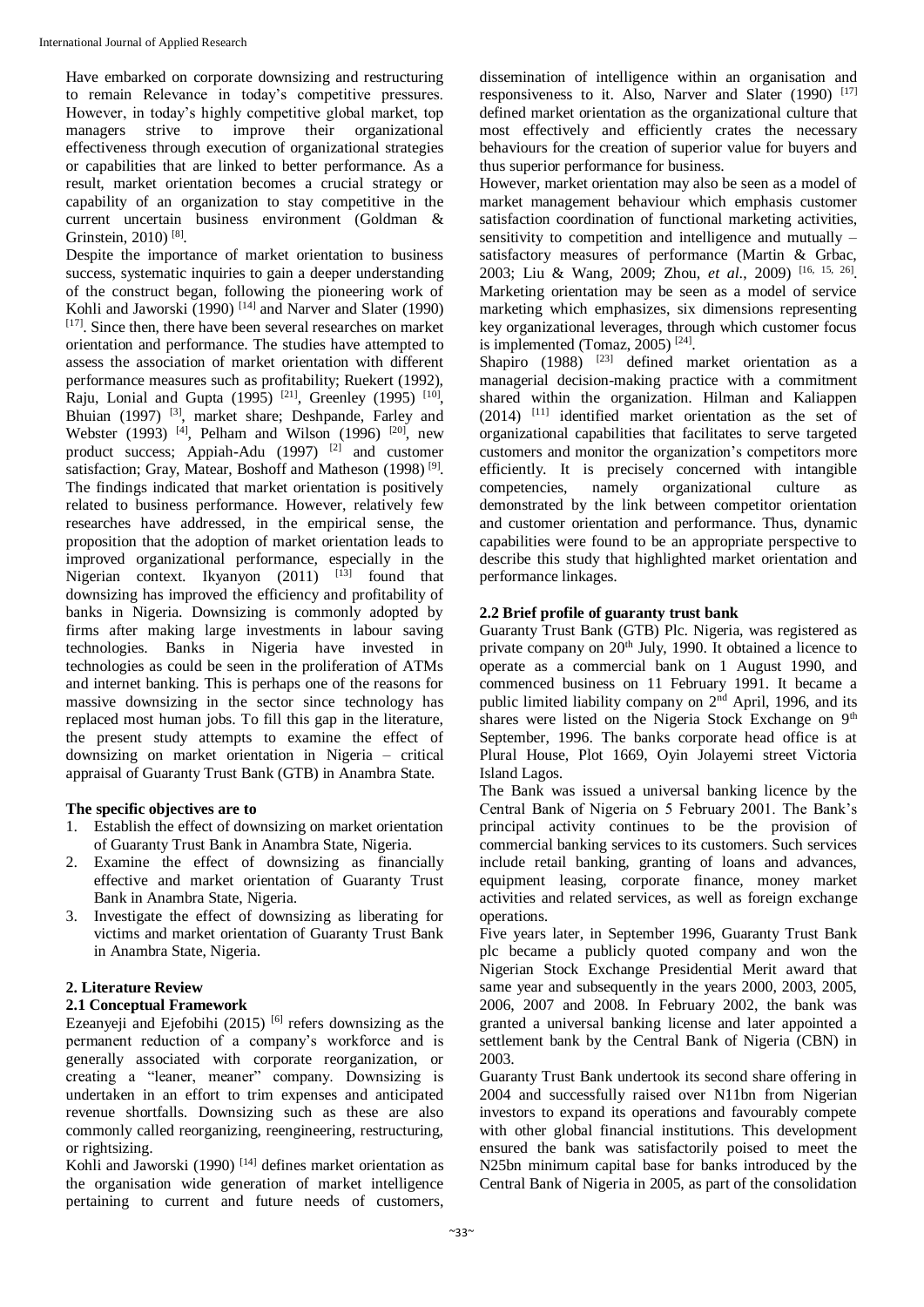exercise by the regulating body to sanitise and strengthen Nigerian banks.

The Bank has five non-bank subsidiaries: Guaranty Trust Assurance Plc which, is engaged in the provision of insurance services, GTB Registrars Limited, which acts as registrars to public companies, GTB Finance B.V. Netherlands, a special purpose entity used to raise its \$350 million Eurobond Guarantee Notes, GT Homes Limited, a licensed Primary Mortgage Institution, which is engaged in mortgage activities, and GTB Asset Management Limited, an asset management and securities trading company.

The Bank has seven (7) overseas subsidiaries namely Guaranty Trust Bank (Gambia) Limited, Guaranty Trust Bank (Sierra Leone) Limited, Guaranty Trust Bank (Ghana) Limited, Guaranty Trust Bank (UK) Limited, GTB Finance B.V. Netherlands, Guaranty Trust Bank (Cote D'Ivoire) Limited, and Guaranty Trust Bank (Liberia) Limited.

As at 31<sup>st</sup> December, 2012, the bank had Asset base of over 1.734 trillion Naira, and shareholders' equity in excess of N283 billion and staff strength of about 2,901 employees. In December 2009, Guaranty Trust Bank once again set the pace by successfully completing the first tranche of its 200 million dollars corporate Bond – The first corporate bond in Nigeria for a very long while. The bank, which commences business only few years ago, is today an icon in banking scene. With its growth rate and current policies, many analysts regard the bank as the best indigenous bank in Nigeria today. The fig. 1 below shows the organogram of Guaranty Trust Bank PLC.



**Fig 1:** Organogram of guaranty trust bank PLC

#### **2.3 Empirical Literature**

Using a cross-sectional research design, Oluwatoyin, Olufunke and Salome  $(2018)$ <sup>[19]</sup> examined the impact of market orientation on performance of selected hotels in Ondo State, Nigeria. The study collected data with the aid of questionnaire from 68 hotels. The findings indicate that market orientation has impact on the performance of hotels. It was also found that the size of a hotel has no influence on market orientation practices but it is influenced by the age of the hotel. Therefore, the study provides new insights into the understanding of market orientation practices in the hotel industry. Udegbe (2017) [25] examined the effects of market orientation practices on business performance of hotels in

Nigeria. The study uses a contextualized and literature based research instrument to measure the application of market orientation "construct" by 120 hotels operating in Nigeria. Data were gathered through self-administered questionnaires directed to the top, and middle-level managers of three –to-five star rated hotels in Nigeria. The research instrument showed encouraging evidence to a high extent of reliability and validity. Data were interpreted by factor analysis. The study found that market orientation is practiced by the surveyed hotels as their core marketing strategy. Market orientation practices were positively linked to business performance. Using a simple literature survey method, Ezeanyeji and Ejefobihi (2015) <sup>[6]</sup> investigated the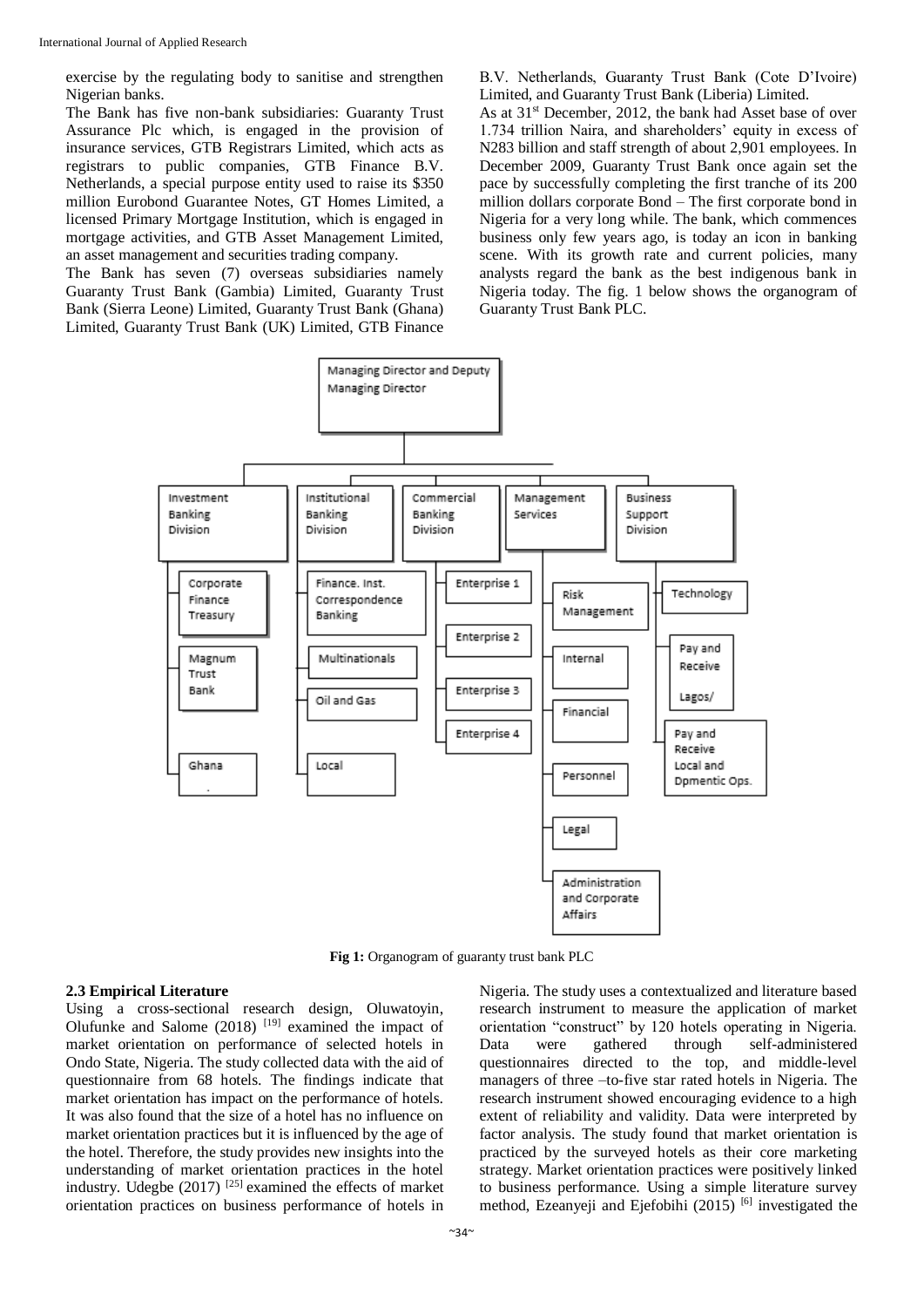downsizing as a strategic tool for corporate performance and economic growth of Nigeria and the study concludes that downsizing strategies are highly necessary for organizational competitiveness and efficiency in the new world order. It further stresses inter alia that downsizing be tailored as both a defensive and offensive strategy in the best interest for any organization in the troubled times that the Nigerian economy is witnessing in the recent past.

Ezeanyeji and Anuche (2014) <sup>[5]</sup> investigate the effect of organizational downsizing on economic growth of Nigeria. The literature survey was employed to discuss the issues raised in the study. the study concluded that in Nigeria, downsizing has primarily taken the form reduction of workforce through the Voluntary Retirement Scheme (VRS) and went onto point that the indiscriminate use of VRS in the public sector in Nigeria has not only led to organizations losing their best employees but has also pushed profitable companies into red on account of massive cash outflows.

Ikyanyon  $(2012)$ <sup>[12]</sup> determined how survivors' perception of downsizing as financially effective, inevitable, and liberating for victims affects their job satisfaction. The study employed Pearson product moment correlation coefficient and regression analysis. The study revealed that survivors' perception of downsizing as financially effective and inevitable negatively affect their job satisfaction. Though the relationship between survivors' perception of downsizing as liberating for victims and job satisfaction was positive, it was not statistically significant. The analysis of variance showed that there was no difference in survivors' perception of downsizing among the banks studied, while their level of job satisfaction varied. On the whole, we conclude that downsizing negatively affects the job satisfaction of survivors.

Using a structural equation modeling approach (SEM), Farrell  $(2011)$  <sup>[7]</sup> examined the effect of downsizing on market orientation – the mediating roles of trust and commitment. The findings suggest that downsizing-seeking efficiencies through reducing the number of employees have a negative effect on employee trust and employee commitment to a customer focus. Results suggest that employee trust has a positive effect on employee commitment to a customer focus and market orientation, and employee commitment to customer focus has a positive effect on market orientation.

Nwokah (2008)  $^{[18]}$  conducted a study on the extent to which market orientation impacts the business performance of an organization. The commentary adopts a triangulation approach and the study conclude that the commentary validates earlier instruments but does not find any strong association between market orientation and business performance in the Nigerian context using food and beverages organizations. The reasons underlying the weak relationship between the market orientation and business performance of food and beverages organizations include government policies, new product development, diversification, innovation and devaluation of the Nigerian currency.

## **3. Methodology**

This research is designed to critically evaluate the effects of Training and Motivation on workers performance in the banking sector and to assess the extent to which these affect the productivity of the banks. The method and procedure tobe used in carrying out this study. The research design adopted in this study is the quantitative research design. A field research survey was undertaken in different offices of Guaranty Trust Bank Plc to gather the opinions of respondents on the subject matter. The survey was done through the administration of questionnaire among the staff of the bank.

The population of the study includes the staff (both management and non-management staffs) of Guaranty Trust Bank. The 2012 Annual Reports shows that there is 2,901 staff in the bank across Nigeria. The respondents cut across different departments of the bank. It cut across all the levels of organizational hierarchy to include top management and clerical staffs. All these people will be included in order to have a representation of all shades of opinions.

A total of seventy (70) respondents were selected for the purpose of this analysis. The sampling was done randomly where every member of the population was given an equal chance of being selected. The research instrument of this study is the questionnaire. The questionnaires, which were administered by the respondent, have thirty-one (31) items.

Both primary and secondary data were used in the course of this research work. The primary data shall be sources via the survey method that is, the questionnaire designed by the researcher and distributed to the respondents. The researcher would then collect the filled questionnaire from the respondents in order to analyse the data collected with the appropriate statistical instruments(s).

The secondary data were gathered from the statement of account and Annual reports of the bank and also analysed using statistical instruments like table and charts and simple mathematical calculations such as the percentages.

The data, which will be collected from the questionnaire, will be analysed using the simple percentage method and chi-square, goodness of fit. The chi-square method will be calculated thus:

$$
X^2 = \frac{(O-E)^2}{E}
$$

Where

 $X^2$  -Chi-square

O - Observed frequencies

E - Expected frequencies

## **4. Data Presentation, Interpretation and Analysis**

This section is devoted to analysing of the results of the research and the testing of the hypothesis through the use of various modes of analysis. Chi-square statistical technique was used to test the existence of relationships predicted in the hypotheses. The justification for the use of this technique lies in the nature of our variables; ordinal level of measurement used for the data, and the multivariate nature of predicts relationships between variables in the hypotheses and its effect of market orientation of GTB performance. Frequency tables were worked out manually based on answers given to the questions on the questionnaire. The data analyses and interpretations shall be based on the 50 questionnaires that were returned.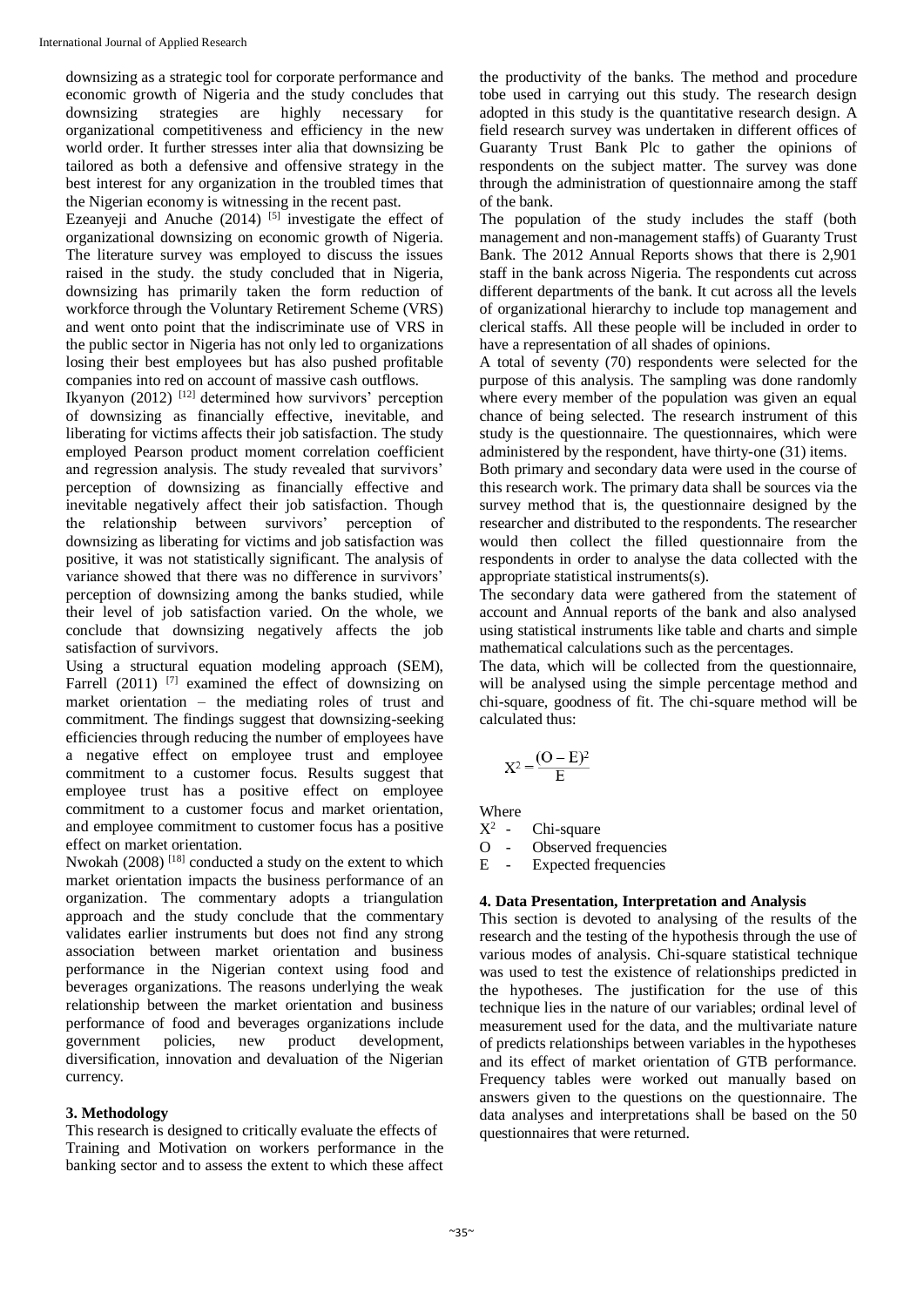#### **4.1 Presentation of Respondents Bio-Data**

**Table 1:** Socio-economic characteristics of effect of downsizing on market orientation in Nigeria: the study of guaranty trust bank (GTB) in Anambra State

| Characteristics         | Frequency Distributions $(n = 50)$                         | Percentages $(\% )$ |
|-------------------------|------------------------------------------------------------|---------------------|
|                         | <b>Distribution of Respondents by Sex</b>                  |                     |
| Male                    | 17                                                         | 34                  |
| Female                  | 33                                                         | 66                  |
| Total                   | 50                                                         | 100                 |
|                         | Distribution of Respondents by Age                         |                     |
| 20 years - Below        | 2                                                          | 6                   |
| $21-30$ years           | 22                                                         | 44                  |
| $31 - 40$ years         | 16                                                         | 32                  |
| 41 years and above      | 9                                                          | 18                  |
| Total                   | 50<br><b>Distribution of Respondents by Marital Status</b> | 100                 |
| Single                  | 29                                                         | 58                  |
| Married                 | 18                                                         | 36                  |
| Divorced                | $\overline{2}$                                             | $\overline{4}$      |
| Widowed                 | $\overline{0}$                                             | $\boldsymbol{0}$    |
| Separated               | 1                                                          | $\overline{c}$      |
| Total                   | 50                                                         | 100                 |
|                         | Distribution of Respondents by Religion                    |                     |
| Christianity            | 50                                                         | 100                 |
| Muslim (Islam)          | $\boldsymbol{0}$                                           | $\theta$            |
| Others                  | $\theta$                                                   | $\theta$            |
| Total                   | 50                                                         | 100                 |
|                         | Distribution of Respondents by Educational Qualification   |                     |
| Primary School          | $\theta$                                                   | $\mathbf{0}$        |
| <b>SSCE</b>             | 1                                                          | $\overline{2}$      |
| NCE/Polytechnic         | 18                                                         | 36                  |
| University (B.Sc)       | 26                                                         | 52                  |
| Others                  | 5                                                          | 10                  |
| Total                   | 50                                                         | 100                 |
|                         | <b>Distribution of Respondents by Position</b>             |                     |
| Junior staff            | 22                                                         | 44                  |
| Senior staff            | 16                                                         | 32                  |
| Managerial staff        | 6                                                          | 12                  |
| Others                  | 6                                                          | 12                  |
| Total                   | 50                                                         | 100                 |
|                         | <b>Distribution of Respondents by Length of Services</b>   |                     |
| Below 5 years           | 25                                                         | 50                  |
| $5 - 10$ years          | 16                                                         | 32                  |
| $11 - 15$ years         | $\,8\,$                                                    | 16                  |
| $16 - Above$            | 1                                                          | $\sqrt{2}$          |
| Total                   | 50                                                         | 100                 |
|                         | <b>Distribution of Respondents by their Annual Salary</b>  |                     |
| <b>Below N10,000</b>    | 0                                                          | $\mathbf{0}$        |
| $N10$ , $000 - N25,000$ | 1                                                          | $\overline{2}$      |
| $N26,000 - N30,000$     | 6                                                          | 12                  |
| $N31,000 - Above$       | 43                                                         | 86                  |
| Total                   | 50                                                         | 100                 |

*Source:* Author's Fieldwork, 2019

The above table one shows that the percentage of male respondents is 34%, while 66% is for female. This explains the simple fact that higher percentages of workers in the banking industry are female. In recent times, there has been increase in the number of female graduates employed in the banking industry basically into the marketing department. The persuasive nature of the female fox and the tough competition in the industry has been cited as being responsible for this trend.

Also, the above table one shows that majority of the respondents are between the ages of 21and 30 years, then followed by the respondents that are between the ages of 31 and 40 years. This was followed by 18% for the respondents

that are between the ages of 41 and above years. The respondents of ages of 20 years and below had the lowest frequency with 6%. This result reveals to us that the ages between 21 and 30 years are mostly employed in the banking industry because of their youthfulness and agility. The applicants between the ages of 21 and 30 and those between 31 and 40 are employers' favourites because they are still very active and interested in building a strong foundation for their career.

The table one above shows that majority of the respondents indicates they are single with 58%, while 36% were married. This simply means that both single and married people are more employed in the banking industry than any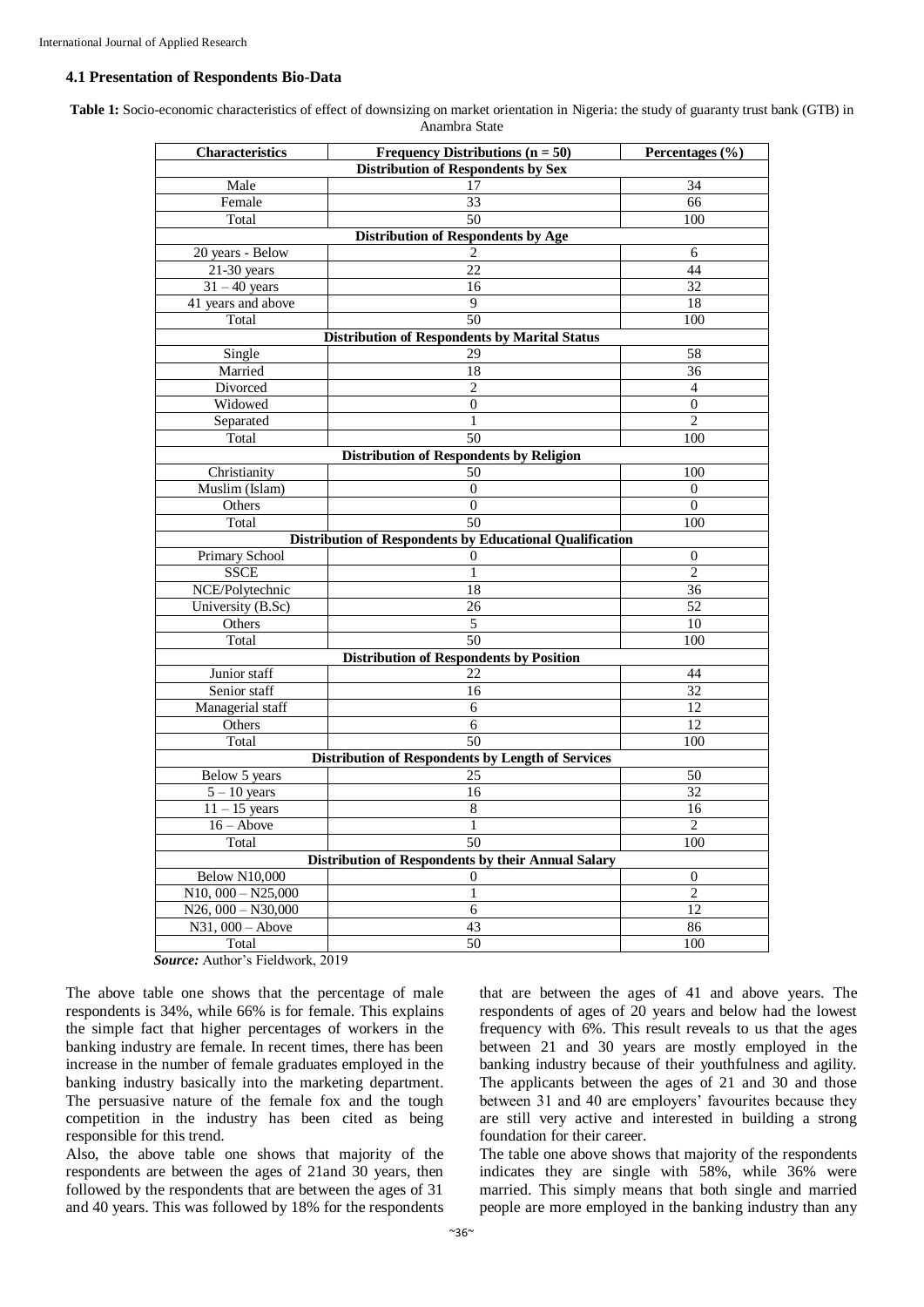other class of people in the country. None of the respondents was widowed, while divorced and separated were 4% and 2% respectively.

According to the data, it was realized that all the respondents were Christians with 100%, and no respondent signified any other religion. This could simply imply that Christianity constitutes the greatest percentage of people that are employed in the industry.

The table one shows that majority of our respondents had University degree that is, 52% followed by NCE/Polytechnic diploma holders 36%; then others that were not mentioned are 10%, SSCE holders are 2%, while there were no Primary school certificate holders in the respondents. The information presented in the above table one, shows that most of the respondents to the questionnaire are junior staffs -44%, followed by the senior staffs (32%). Equal percentages of the respondents  $-12$  % are both for the managerial staffs and others not indicated in the questionnaire.

From the questionnaire collected, which is presented in above table one, half of the respondents have spent below 5 years in the industry while 32% of the respondents have spent between 5 and 10 years. Those that have spent between 11 and 15 years and 16 years and above are 16% and 2% respectively. It is evident from the above information that majority of the respondents are relatively new in the industry.

The table one above shows that majority of our respondents had University degree i.e 52% followed by NCE/Polytechnic diploma holders 36%; then others that were not mentioned are 10%, SSCE holders are 2%, while there were no Primary school certificate holders in the respondents.

## **4.2 Hypotheses Testing**

The statistical analysis that would be used in analysing the data collected is the Chi-Square  $(X^2)$  Statistical Test as mentioned earlier. This statistical analysis would be used in analyzing questions that are related to each hypothesis listed below and the result of this analysis would be used to interpret the hypothesis (whether to accept or reject). Chisquare  $(X^2)$  test involves the testing of observed frequency (Oi) against expected frequencies (Ei) and is given by chisquare  $(X^2)$ 

$$
=\frac{(Oi - Ei)^2}{Ei}
$$

Where degree of freedom is K-1 for one-way classification (where K is the number of categories of classes). But for two-way classification degree of freedom  $(d.f.) = (r-1) (c-1)$ where "r" means number of rows and "c" stands for number of columns.

## **The three null Hypotheses are as follows**

- 1. Downsizing does not affect market orientation of Guaranty Trust Bank in Anambra State, Nigeria.
- 2. There is no effect of downsizing as financially effective and market orientation of Guaranty Trust Bank in Anambra State
- 3. Downsizing as liberating for victims does not effect on market orientation of Guaranty Trust Bank in Anambra State.

#### **Hypothesis One**

Downsizing does not affect market orientation of Guaranty Trust Bank in Anambra State, Nigeria.

**Table 2:** Shows the responses of the respondents on the question that is related to the hypothesis one

| ')uestions                                                                            |    | No. Of respondents Yes/ Partially given | No. |
|---------------------------------------------------------------------------------------|----|-----------------------------------------|-----|
| How has downsizing affect market orientation of Guaranty Trust Bank in Anambra State? |    |                                         | 10  |
| Does the organizational downsizing negatively affect job satisfaction of survivors?   | 50 |                                         | 39  |

*Source:* Author's Fieldwork, 2019

**Table 3:** Effect of downsizing on market orientation of Guaranty Trust Bank in Anambra State, Nigeria

| <b>Questions</b> | ')25    | 029     | <b>Total</b> |
|------------------|---------|---------|--------------|
| Yes              | 31(e11) | 11(e12) |              |
| No               | 19(e21) | 39(e22) | 58           |
| Total            | 50      | 50      | 100          |

H<sub>0</sub>:  $X^2 = 0$  $H_a$ :  $X^2 = 0$ Level of significance  $(X) = 1\% = 0.01$ Degree of freedom  $(d.f.) = (r-1) (c-1) = (2-1)(2-1)$ .  $= 1 x 1 = 1$ 

From the table 0.01 d.f.  $1 = 6.63$ 

$$
e11 = \frac{42 \times 50}{100} = \frac{2100}{100} = 21
$$

$$
e12 = \frac{42 \times 50}{100} = \frac{2100}{100} = 21
$$

$$
e21 = \frac{58 \times 50}{100} = \frac{2900}{100} = 29
$$

$$
e22 = \frac{58 \times 50}{100} = \frac{2900}{100} = 29
$$

**Table 4:** Chi-square  $(X^2)$  test of research hypothesis one

| Oi | Ei | Oi - Ei | $(Oi - Ei)^2$ | $(Oi - Ei)^2/Ei$ |
|----|----|---------|---------------|------------------|
| 31 | 21 | 10      | 100           | 4.76             |
| 11 | 21 | $-10$   | 100           | 4.76             |
| 19 | 29 | $-10$   | 100           | 3.45             |
| 39 | 29 | 10      | 100           | 3.45             |
|    |    |         |               | 16.42            |

$$
X^2c = \frac{(Oi - Ei)^2}{Ei} = 16.42
$$

*X 2 t=0.01 d.f. 1=6.63*  $X^2c > X^2t(16.42 > 6.63)$  so reject H<sub>0</sub>

The result obtained from the chi-square  $(X^2)$  test shows that chi-square calculated is greater than chi-square tabulated therefore we shall reject the hull hypothesis and accept the alternative hypothesis. This reveals to us that downsizing has negative effect market orientation of Guaranty Trust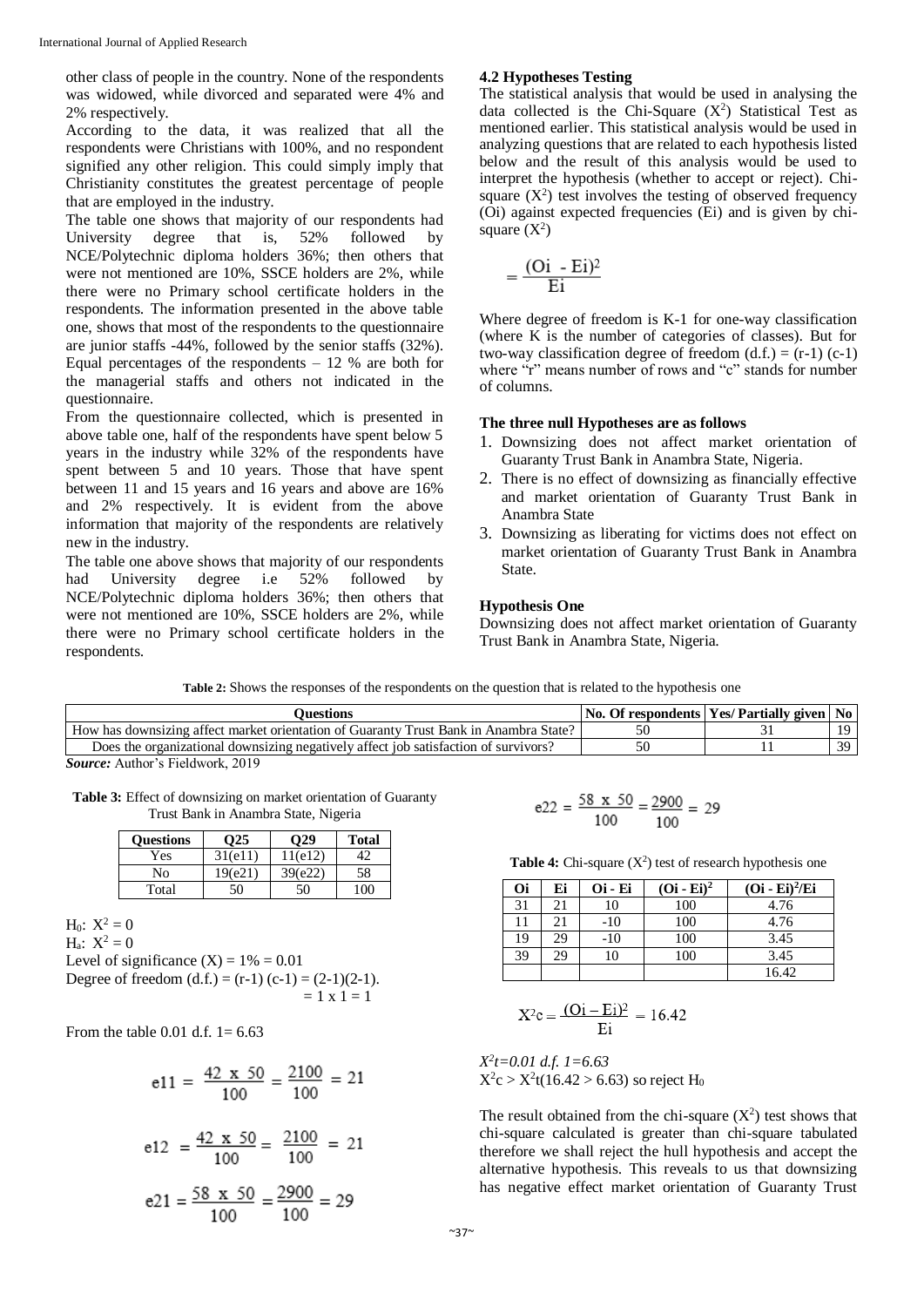Bank in Anambra State, Nigeria. Graphically, the region of rejection is shown below.



**Fig 1:** Graphical illustration of the result of hypothesis one

#### **Hypothesis Two**

There is no effect of downsizing as financially effective and market orientation of Guaranty Trust Bank in Anambra State. Table 5 below shows the responses of the respondents on the five questions that are used to analyze the hypothesis two.

**Table 5:** Shows the responses of the respondents on the question that is related to the hypothesis two

| <b>Ouestions</b> | O14 | $\Omega$ 17 | O <sub>24</sub> | O27                                              | <b>O28</b> | <b>Total</b> |
|------------------|-----|-------------|-----------------|--------------------------------------------------|------------|--------------|
| Yes              |     |             |                 | $ 42(e11) 21(e12) 18(e13) 37(e14) 27(e15) $      |            | -145         |
| No               |     |             |                 | $8(e21)$   29(e22)   32(e23)   13(e24)   23(e25) |            | 105          |
| Total            | 50  | 50          | 50              | 50                                               | 50         | 250          |

 $H_0 : X^2 = 0$ 

 $H_a : X^2 = 0$ Level of significance  $(X) = 1\% = 0.01$ Degree of freedom  $(d.f.)(r-1)(c-1)=(2-1)(5-1)$ .  $=1 \times 4 = 4$ 

From the table 0.01 d.f.  $4 = 13.28$ 

$$
e11 = \frac{145 \times 50}{250} = \frac{7250}{250} = 29
$$
  
\n
$$
e12 = \frac{145 \times 50}{250} = \frac{7250}{250} = 29
$$
  
\n
$$
e13 = \frac{145 \times 50}{250} = \frac{7250}{250} = 29
$$
  
\n
$$
e14 = \frac{145 \times 50}{250} = \frac{7250}{250} = 29
$$
  
\n
$$
e15 = \frac{145 \times 50}{250} = \frac{7250}{250} = 29
$$
  
\n
$$
e21 = \frac{105 \times 50}{250} = \frac{5250}{250} = 21
$$
  
\n
$$
e22 = \frac{105 \times 50}{250} = \frac{5250}{250} = 21
$$
  
\n
$$
e23 = \frac{105 \times 50}{250} = \frac{5250}{250} = 21
$$

$$
e24 = \frac{105 \times 50}{250} = \frac{5250}{250} = 21
$$

$$
e25 = \frac{105 \times 50}{250} = \frac{5250}{250} = 21
$$

**Table 6:** Chi-square  $(X^2)$  test of research hypothesis two

| Oi | Ei | Oi - Ei | $(Oi - Ei)^2$ | $(Oi - Ei)^2/Ei$ |
|----|----|---------|---------------|------------------|
| 42 | 29 | 13      | 169           | 5.828            |
| 21 | 29 | $-8$    | 64            | 2.207            |
| 18 | 29 | $-11$   | 121           | 4.172            |
| 37 | 29 | 8       | 64            | 2.207            |
| 27 | 29 | $-2$    | 4             | 0.138            |
| 8  | 21 | $-13$   | 169           | 8.048            |
| 29 | 21 | 8       | 64            | 3.048            |
| 32 | 21 | 11      | 121           | 5.762            |
| 13 | 21 | -8      | 68            | 3.238            |
| 23 | 21 | 2       | 4             | 0.190            |
|    |    |         |               | 34.838           |

$$
X^{2}c = \frac{(Qi - Ei)^{2}}{Ei} = 34.838
$$

*X 2 t=0.01 d.f. 4=13.28*  $X^2c > X^2t(34.838 > 13.28)$  so reject H<sub>0</sub>

The result obtained from the chi-square  $(X^2)$  test revealed that chi-square calculated is greater than chi-square tabulated. The implication of the above result is that the hull hypothesis of hypothesis two is to be rejected; hence, it therefore infers that downsizing as financially effective affect market orientation of Guaranty Trust Bank in Anambra State. The graphical illustration of the result is depicted below.



**Fig 2:** Graphical illustration of the result of hypothesis two

**Hypothesis Three**: States that Downsizing as liberating for victims does not have positive effect on market orientation of Guaranty Trust Bank in Anambra State.

**Table 7:** Shows the responses of respondents on the question that is related to the hypothesis three

| <b>Ouestions</b> | 79      | O12      | O16     | <b>Total</b> |
|------------------|---------|----------|---------|--------------|
| Yes              | 48(e11) | 45 (e12) | 41(e13) | 134          |
| No               | 2(e21)  | 5(e22)   | 9(e23)  | 16           |
| Total            | 50      | 50       | 50      | 150          |

 $H_0: X^2=0$ 

 $H_a: X^2=0$ 

Level of significance  $(X) = 1\% = 0.01$ Degree of freedom  $(d.f.)(r-1)(C-1)=(2-1)(3-1)$ .  $=1$  x2  $=2$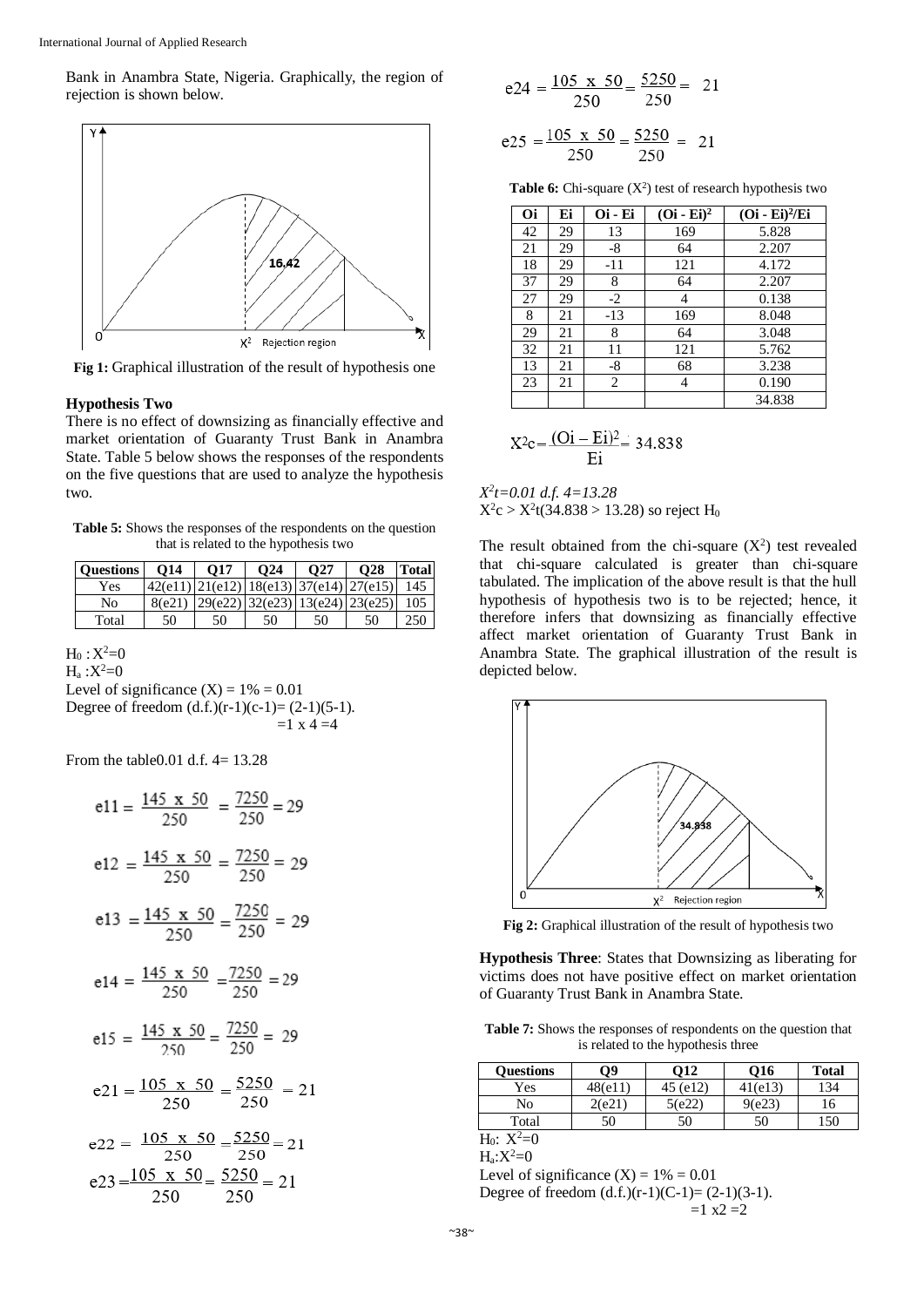From the table0.01 d.f. 2= 9.21

$$
e11 = \frac{134 \times 50}{150} = \frac{7500}{150} = 44.67
$$
  
\n
$$
e12 = \frac{134 \times 50}{150} = \frac{7500}{150} = 44.67
$$
  
\n
$$
e13 = \frac{134 \times 50}{150} = \frac{7500}{150} = 44.67
$$
  
\n
$$
e21 = \frac{16 \times 50}{150} = \frac{800}{150} = 5.33
$$
  
\n
$$
e22 = \frac{16 \times 50}{150} = \frac{800}{150} = 5.33
$$
  
\n
$$
e23 = \frac{16 \times 50}{150} = \frac{800}{150} = 5.33
$$

**Table 8:** Chi-square  $(X^2)$  test of research hypothesis three

| Oi             | Ei    | Oi - Ei | $(Oi-Ei)^2$ | $(Oi - Ei)^2/Ei$ |
|----------------|-------|---------|-------------|------------------|
| 48             | 44.67 | 3.33    | 11.088      | 0.248            |
| 45             | 44.67 | 0.33    | 0.109       | 0.0024           |
| 41             | 44.67 | $-3.67$ | 13.469      | 0.302            |
| $\overline{2}$ | 5.33  | $-3.33$ | 11.089      | 2.080            |
| 5              | 5.33  | $-0.33$ | 0.109       | 0.0205           |
| 9              | 5.33  | 3.67    | 13.468      | 2.527            |
|                |       |         |             | 5.1799           |

$$
X^{2}c = \frac{(Qi - Ei)^{2}}{Ei} = 5.1799
$$

*X 2 t=0.01 d.f. 2=9.21*  $X^2c > X^2t(5.1799 < 9.21)$  so accept H<sub>0</sub>

The result obtained from the chi-square  $(X^2)$  test shows that chi-square calculated is less than chi-square tabulated therefore we shall accept the hull hypothesis and reject the alternative hypothesis. This implies that the downsizing as liberating for victims effect on market orientation of Guaranty Trust Bank in Anambra State. The graphical illustration of the result is depicted below.



**Fig 3:** Graphical illustration of the result of hypothesis three

## **5. Conclusion**

Downsizing has become common and popular practices for firms and they are also deemed as natural processes within an organization's life cycle. However, the relationship between downsizing and market orientation still remains

mysterious. Consequently, the purpose of this study is to investigate the effect of downsizing on market orientation in Nigeria – critical appraisal of Guaranty Trust Bank (GTB) in Anambra State. The study employed simple percentage and chi-square method for the analysis. The study revealed that downsizing affect market orientation of Guaranty Trust Bank in Anambra State. Also, it therefore infers that downsizing as financially effective and liberating for victims affect market orientation of Guaranty Trust Bank in Anambra State. This means though that survivors are concerned about those who leave the organization as a result of downsizing; this is not enough to improve their job satisfaction. However this study recommends that management of GTB need to adopt strategies to improve market orientation and job satisfaction of survivors since the success of downsizing rests on the shoulders of survivors who must provide both the core competencies and corporate memory necessary for moving forward into a new era of business prosperity. Also, there should be performance measurement systems in place to detect the effect of investment in market orientation with the aim of learning how the firm works.

#### **6. References**

- 1. Akinola EO. An Appraisal of the Practice of Corporate Downsizing in Nigeria Banks: A Study of Intercontinental Bank Plc. A research project at the Department of Business Management, Benue State University, 2011.
- 2. Appiah Adu K. Market Orientation and Performance: Do the Findings Establishedin Large Firms Hold in the Small Business Sector? Journal of Euromarketing. 1997; 6:1-26.
- 3. Bhuian SN. Exploring Market Orientation in Banks: An Empirical Examination in Saudi Arabia. The Journal of Services Marketing. 1997; 11:317-328.
- 4. Deshpande R, Farley JU, Webster FE. Corporate Culture, Customer Orientation, and Innovativeness in Japanese Firms: A Quadrad Analysis. Journal of Marketing. 1993; 57:23-37.
- 5. Ezeanyeji CI, Anuche CM. Analysis of Effect of Organizational Downsizing on Economic Growth of Nigeria. International Journal of General Research and Development (IJOGERD). Journal of the School of General Studies Federal Polytechnic Oko, Anambra State, Nigeria. 2014; 2:203-211.
- 6. Ezeanyeji CI, Ejefobihi UF. Downsizing as a Strategic Tool for Corporate Performance and Economic Growth of Nigeria: An Exploratory Analysis.<br>International Journal of Current Research and Journal of Current Research and Review. 2015; 7(11):33-38.
- 7. Farrell MA. The Effect of Downsizing on Market Orientation: The Mediating Roles of Trust and Commitment. Journal of Strategic Marketing. 2011; 11(1):55-74.
- 8. Goldman A, Grinstein A. Stages in the Development of Market Orientation Publication Activity. European Journal of Marketing. 2010; 44:1384-1409.
- 9. Gray B, Matear S, Boshoff C, Matheson P. Developing a Better Measure of Market Orientation. European Journal of Marketing. 1998; 32:884-903.
- 10. Greenley GE. Market Orientation and Company Performance: Empirical. Evidence from UK Companies. British Journal of Management. 1995; 6:1-13.